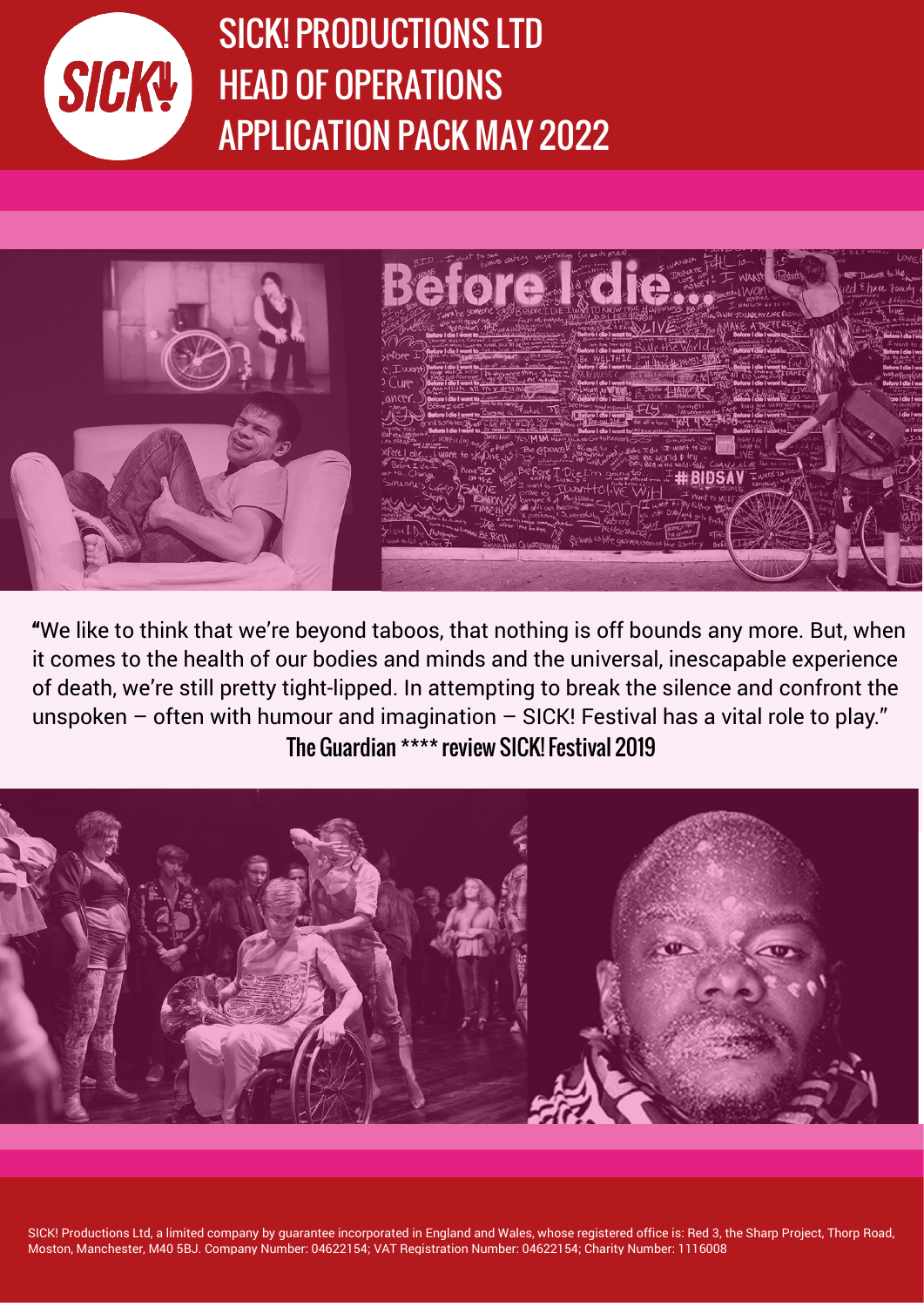

# WELCOME

Thank you for your interest in the role of Head of Operations at SICK! Productions. This pack gives background about the work of SICK! and some of our plans for the future.

Although the last 15 months has presented us with a number of challenges, the charity is in a strong and robust financial position – thanks to multi-year grants from funders, our growing international partnerships and careful financial management. In the current and post Covid environment we believe that the themes that we address - such as physical and mental health, disability, gender, death, inequality, politics and protest – are ever more important and relevant. Our partners and funders are investing in our long term vision because they understand both our current and potential impact locally, nationally and globally.

It's a very exciting time to join SICK! - we've just completed a major programme of international commissions/events in public spaces in Manchester and online in partnership with DutchCulture, Dutch Embassy and local arts partners, looking at mental health and the landscape we live in. We have embarked on a 10-year strategic community engagement programme in the Moston and Harpurhey neighbourhoods of North Manchester, including rolling out a major programme of arts and mental health work this year. We have just announced our Spring 2022 Festival and as part of this we are developing new commissioned art works with partners in South Africa, Finland, Netherlands, and Switzerland. We are also developing our programmes and business plan to 2026 and developing our three-year National Portfolio Organisation application to Arts Council England. The new postholder will play a key role in this process over the next few months, alongside staff and Trustees.

We're looking for a dynamic and inspirational individual to join us, to work closely with me and our fantastic team to help us achieve our potential and grow our impact and reach. We're looking for someone who brings experience of financial management, business planning, HR and general office management, who is also passionate about, and interested in, the areas in which SICK! operates – arts, health, diversity, community development and international work.

While we are proud of our diversity achievements in our creative programmes, recognised by ACE in our Strong Creative Case rating, we want to further diversify our workforce to be representative of all sections of society. We actively welcome candidates who are currently underrepresented in the arts including people who face discrimination as a result of racism, those who self-identify as LGBTQIA+, those from lower socio-economic backgrounds and those who self-identify as disabled. We know that everyone has different commitments in their work/home lives and we are open to requests for varied working hours or work patterns. These will be considered taking into account the impact on the organisation and work colleagues.

We look forward to hearing from you.

All the best

Helen Medland, CEO/Artistic Director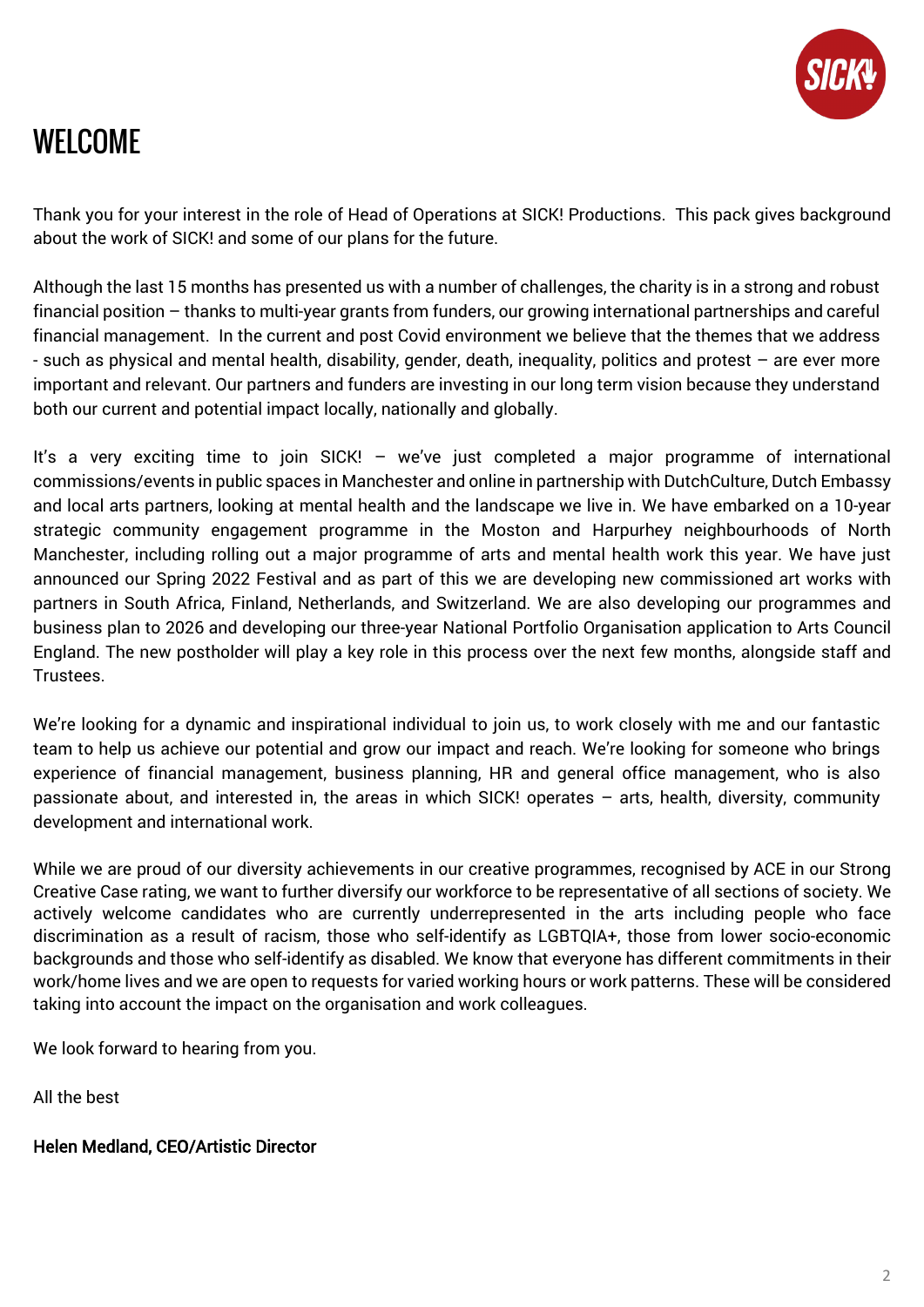

# ABOUT SICK! PRODUCTIONS

SICK! Productions (also known as SICK! Festival) is a Manchester based, diversity-led arts organisation which shines a light on the complexities of mental and physical health. We give voice to the experiences of diverse and often marginalised communities by presenting an outstanding international arts programme, which encourages participants, audiences and partners to learn from and talk about difficult and challenging issues, often hidden from public view.

Rooted in the local community while operating internationally, we commission powerful and engaging work by international, national and GM based artists, who make their work with, and alongside, local communities with lived experience, health professionals, charities and researchers.

Our activities include a biennial international festival which takes place across Manchester, an innovative crossartform commissioning programme which brings artists together with local communities with lived experience, the health sector, community groups/charities and researchers and a growing year round programme of community engagement in local Manchester neighbourhoods.

Our staff team currently consists of 5 permanent staff: CEO/Artistic Director, Creative Director, Head of Operations, Creative Producer (Community) and Marketing and Communications Officer. We also have one temporary Festival Assistant role, supporting the Festival. We have a strong, diverse and supportive Board of Trustees and are planning to expand membership to at least 10 members over the next 12 months.



We receive core funding from Arts Council England through their National Portfolio programme and attract funding from a wide range of sources, including extensive international funding. While, like most arts organisations in the UK, we have had challenges due to the Covid 19 crisis, we are in a solid financial position and have ambitious plans to develop our organisation over the next three years.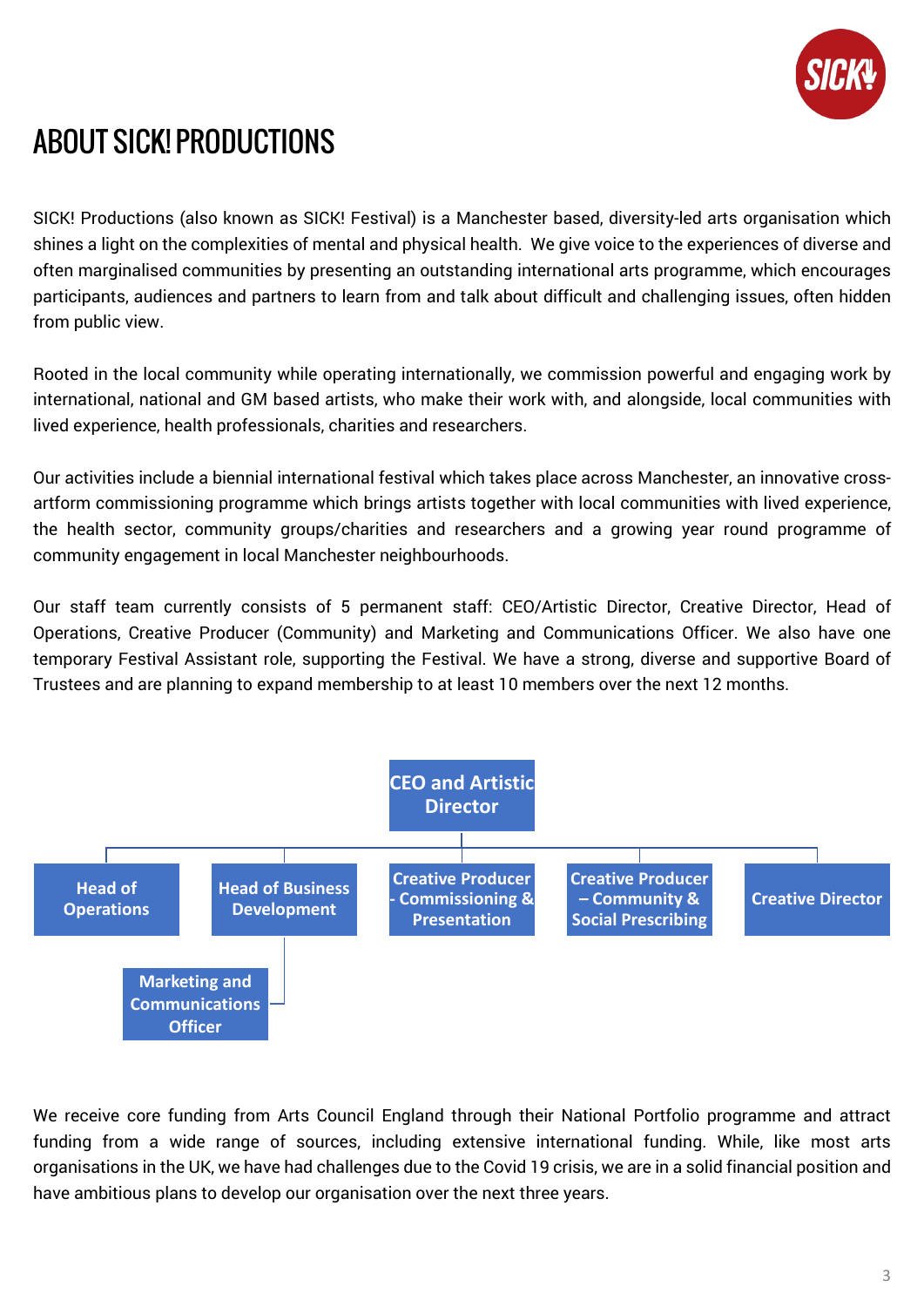

# SICK! Festival:

SICK! delivers a biennial festival in Greater Manchester, in cultural venues, community spaces, public realm and online, with our Festival scheduled for May 2022. SICK! Festival 2019's central theme was 'What is the value of a life?', looking at disability, end of life and young people's mental health.

The festival featured commissions, exhibitions, performances, public realm projects, workshops and symposia. We presented a range of international artists including Mats Staub and Lara Thoms, national companies including Paraorchestra and Candoco Dance Company and regional and local artists including Amy Vreeke and Laurence Clark. We created online content through our SICK! Digital programme including a series of 12 podcasts by Smug Roberts, linked to Festival 2019 themes and featuring key partners. We also delivered a major radio project with Hunt and Darton and commissioned a film by local artist Jackie Hagan.

Projects were delivered with Manchester Royal Infirmary, Transport for Greater Manchester, Manchester Metropolitan University, University of Manchester, LGBT Foundation, Reform Radio, 42nd Street, RAPAR and Peshkar alongside The Lowry, The Whitworth, Contact, Z Arts and NIAMOS,

# SICK! Commissions:

SICK! commissions innovative cross-artform work, bringing artists together with local communities with lived experience, the health sector, community groups/charities and researchers. We create high impact/profile works, with strong legacy in GM and beyond. Our commissioning model attracts considerable international support – eg. Finnish Institute, Government of Flanders, Dutch Performing Arts and Pro Helvetia. Our commissions are regularly exported to other international festivals.

### SICK! Community:

In 2019, SICK! committed to working in Moston and Harpurhey for 10 years to make real difference in the community. We will invest in communities and local artists and deliver year-round community-based projects, bringing international calibre artists and companies to co-create work with communities.

Our key objectives for this work are to: improve the quality and experience of the local environment and contribute to local community pride; and build bridges between communities.

Local people will participate in regular creative activity, sharing experiences and work with international, national and local artists. Projects will connect with the history of the neighbourhood and the personal and social histories of people from a range of communities, complementing other creative community activity. Programmes will be driven by our Creative Director and Creative Producer who will be embedded in the community, with a local office base.

# ABOUT THE ROLE AND APPLICATION PROCESS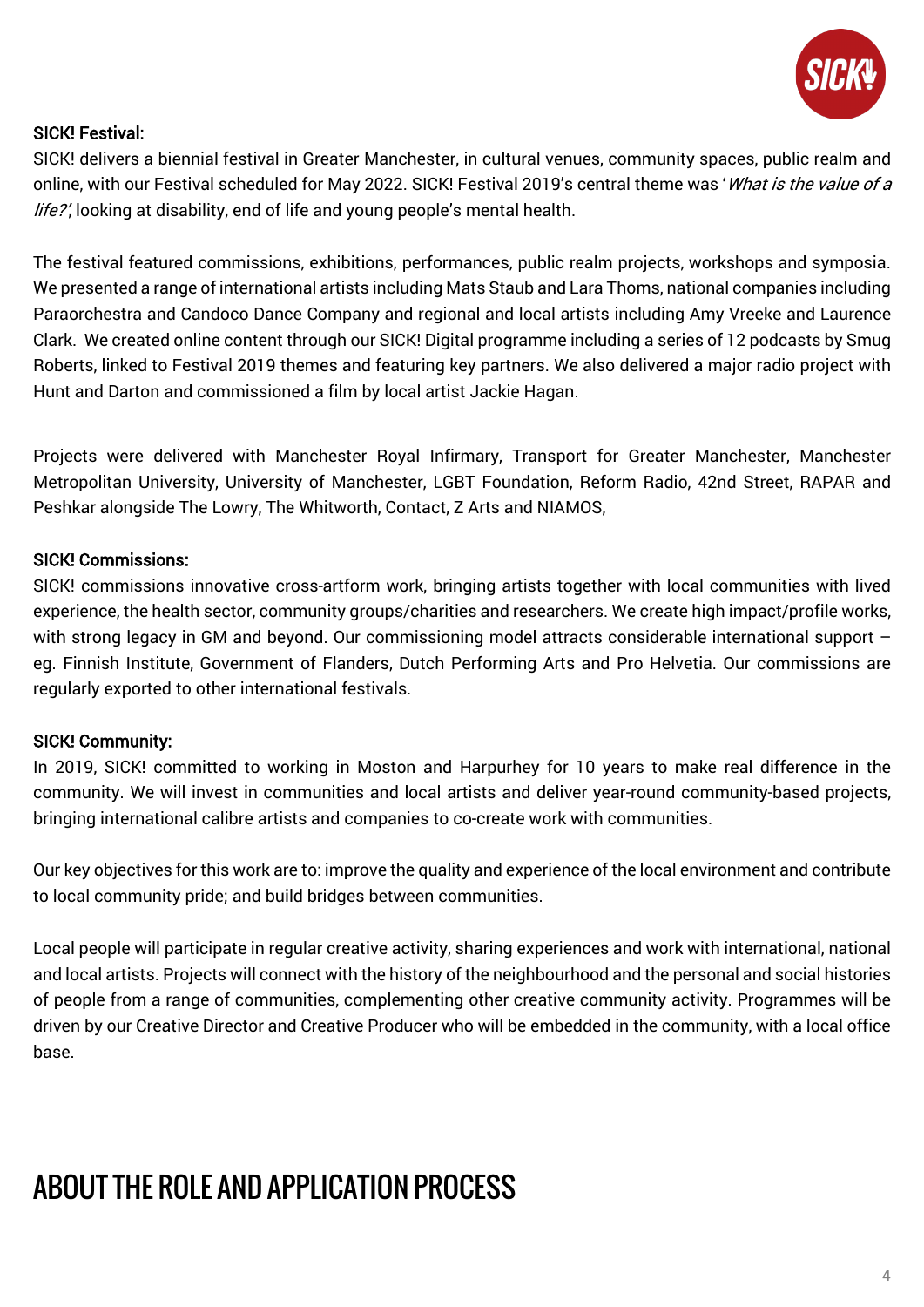

| Job Title:                      | <b>Head of Operations</b>                                                   |
|---------------------------------|-----------------------------------------------------------------------------|
| Employer:                       | SICK! Productions Ltd (also known as SICK! Festival)                        |
| Responsible to:                 | <b>CEO/Artistic Director</b>                                                |
| <b>Responsible for:</b>         | Marketing and Communications Officer & freelance staff                      |
| Contract:                       | Permanent                                                                   |
| Hours:                          | Full time – 37.5 hours per week (some evening and weekend work is required) |
|                                 | Holiday Entitlement: 25 days per annum, plus Bank Holidays                  |
| <b>Notice Period:</b>           | Two months                                                                  |
| Probationary Period: Six months |                                                                             |
| <b>Salary Range:</b>            | £32 - £35k, dependent on experience                                         |
| Pension:                        | The People's Pension Scheme, Employer contributions 3% gross salary         |
| Location:                       | Working at The Sharp Project, Thorp Road, Manchester, M40 5BJ               |
| <b>References:</b>              | All offers of employment are subject to receipt of satisfactory references  |

Application Deadline: Monday 13<sup>th</sup> June at 10 am

#### Application Process:

.

Please submit the following as either PDF documents or in an alternative format if you would prefer (e.g. video):

- 1. CV 2 sides A4 max
- 2. Completed Diversity Monitoring Form (this information will be stored anonymously and separately to your application
- 3. Covering letter (1500 words max) outlining how you meet the criteria in the Person Specification, with examples from your previous work (you will have the opportunity to expand on these examples during interview)
- 4. Details of two professional references with current knowledge of your experience and abilities

Please send the above to [info@sickfestival.com](mailto:info@sickfestival.com) marked Head of Operations

#### Please contact the above address if you would like to discuss this opportunity with one of our team.

Shortlisted candidates will be informed during week commencing 13th June

Interview: Interviews will take place during week commencing 20<sup>th</sup> June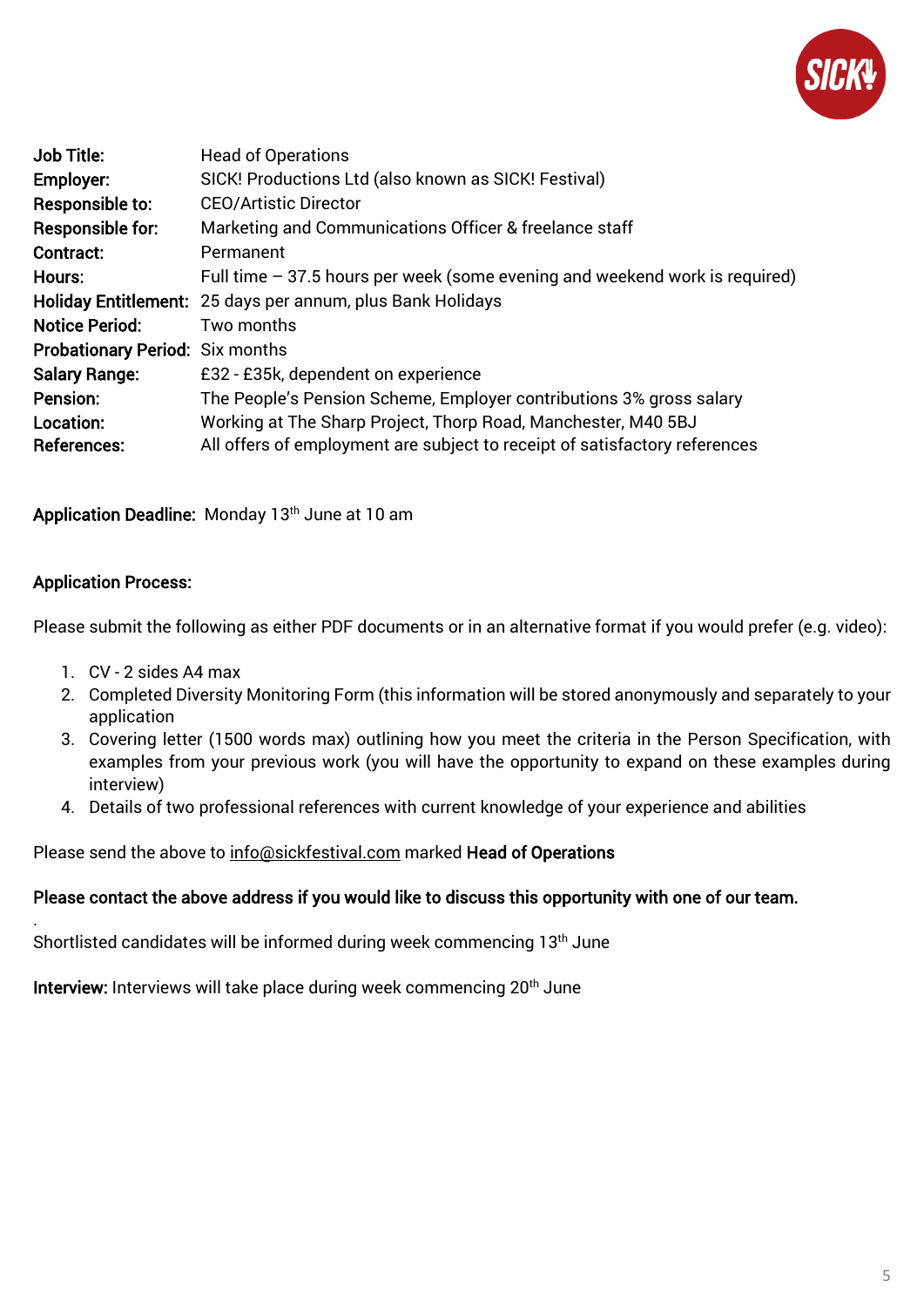

# JOB DESCRIPTION: HEAD OF OPERATIONS MAY 2022

# OVERVIEW OF POST:

The Head of Operations is accountable for developing, leading and managing the operational infrastructure of the organisation, ensuring that it provides an effective and efficient framework for the delivery of SICK!'s vision and strategic objectives. They have lead responsibility for financial management, HR and office/IT management, contributing also to the strategic business planning and governance.

### **RESPONSIBILITIES**

#### FINANCIAL MANAGEMENT:

- Working with the CEO/Artistic Director and Head of Business Development, develop a strategic approach to budgeting and financial forecasting in line with the organisational strategy and business plan
- Ensure effective cost control and monitoring procedures are in place and are regularly reviewed to ensure financial wellbeing of the organisation
- Working with the CEO/Artistic Director and Head of Business Development, produce an annual budget, management accounts and financial reports for the organisation and board of Trustees
- Working closely with the Head of Business Development to manage financial and other information required for either applications or reports to revenue funders, statutory bodies and stakeholders, including Companies House and Charities Commission
- Record and reconcile financial activity in the appropriate accountancy software and produce a monthly report for CEO/Artistic Director
- Produce monthly cashflows
- Manage payroll, HMRC and pension functions
- Manage the processing and payment of invoices and expenses in line with agreed budgets
- Liaise with the external accountants on ensuring relevant compliance with UK financial regulations and requirements
- Work with the auditors to ensure timely preparation of the Annual Accounts and Trustees' report for Board approval

#### STRATEGY, BUSINESS PLANNING AND GOVERNANCE:

- As a senior member of the Leadership team, contribute to the development and delivery of the SICK! Vision and Strategy to support the organisation to develop, grow and fulfil its mission and purpose
- Contribute to SICK!'s Business plan and lead on SICK!'s Operational Plans, in line with SICK! Vision and Strategy, working closely with the CEO/Artistic Director and Leadership team to align priorities, capacity and resources
- Contribute to the organisation's strategic objectives and lead on the Operational key performance indicators to ensure progress and successful outcomes are achieved and reported effectively to Board and external stakeholders (i.e. funders) as appropriate
- Develop and maintain effective stakeholder relationships as relevant to the role and act as a positive ambassador for SICK!
- Work closely with the CEO/Artistic Director and Leadership team to develop and manage robust governance, evaluation and monitoring plans and processes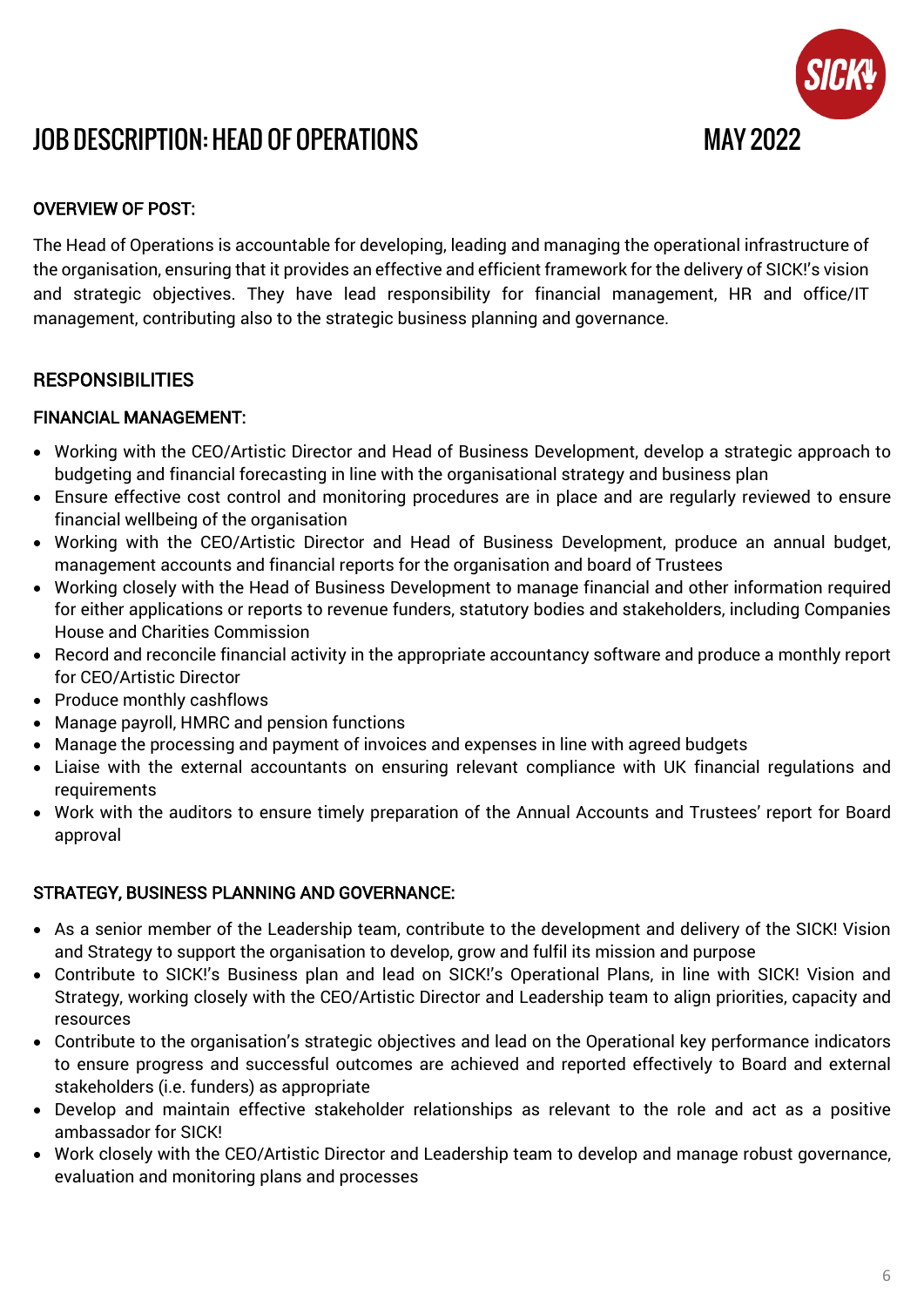

- Oversee the review, updating and implementation of management policies and procedures and ensure compliance with current legislation (to include but not limited to Diversity, Employment, Equal Opportunities, Health and Safety, Company and Charity Law, DDA, etc)
- Lead on Health and Safety for SICK! ensuring the appropriate systems, processes, procedures and education is fit for purpose and in place to provide a safe working environment and ways of working for staff and visitors
- Fulfil the role of Data Control Officer for SICK! and lead responsibility for GDPR/data protection
- Working with the CEO/Artistic Director and Head of Business Development, fulfil the role of Company Secretary ensuring SICK! complies with relevant legislation, reviewing Board constitution and composition
- Working with the CEO/Artistic Director, ensure regular and effective Board meetings and AGMs are scheduled, overseeing the preparation and circulation of all relevant papers and reporting requirements
- Develop SICK!'s approach on Sustainability, Ethics and Resources and work closely with the Leadership team to allocate responsibilities and activities accordingly.
- Lead a regular review of organisational practices and track improvements and/or changes identified

# HR, LEARNING & DEVELOPMENT:

- Develop and lead on HR strategy, plans, policies, systems and processes in line with the organisation's vision, strategy and business plan
- Lead and manage HR activities to ensure the organisation can attract, recruit, develop, manage and retain the people, resources and capabilities needed to enable the organisation's strategic objectives and priorities.
- Lead on people development, engagement and wellbeing to sustain morale, capabilities, a healthy culture and organisational effectiveness to achieve its vision and purpose
- Co-ordinate the SICK! induction and onboarding programme for new staff and Trustees

### OFFICE AND IT MANAGEMENT:

- Oversee and manage SICK!'s contracting process for artists, freelancers and external services
- Organise and schedule SICK! Team meetings
- Manage visa, travel and accommodation for Artists and CEO/Artistic Director
- Organise and oversee office cleaning and staff welfare care arrangements, eg. Tea/coffee…
- Oversee and liaise with IT outsourced support and hold IT provider to account for services
- Oversee telephone services and visitor booking (i.e. process, etc)